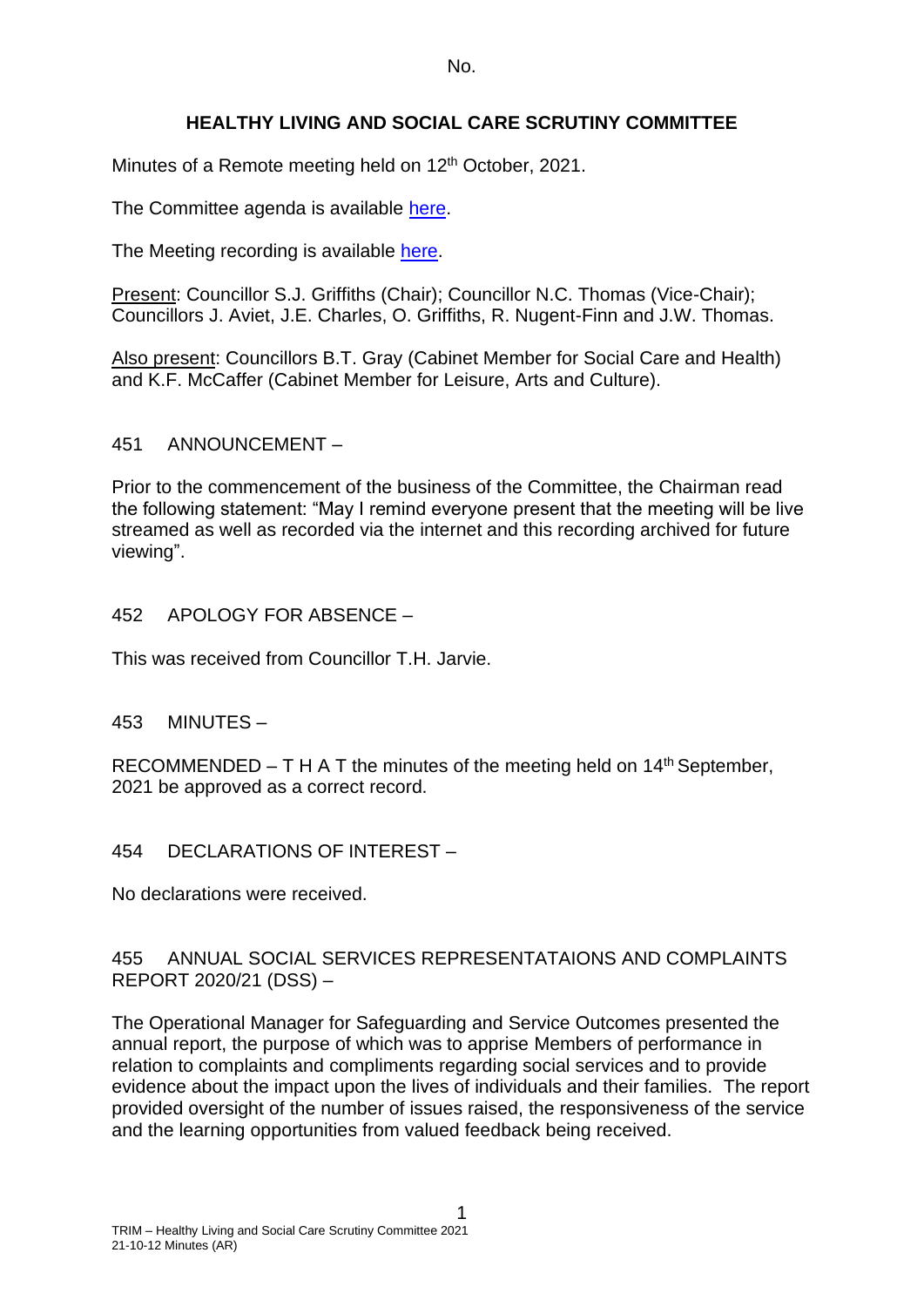The Officer advised that, as at 31<sup>st</sup> March, 2021, 43 complaints were received, which was lower than the previous year where there were 52 complaints. Of the 43 complaints, 22 were for Adult Services, 17 were for Children and Young People Services and 4 related to the Resource Management and Safeguarding Division. Out of the 43 complaints 4 were investigated at both Stage 1 and then were also investigated at Stage 2. During the period, 5 complaints were referred onto the Ombudsman for investigation; out of these complaints, 2 complaints resulted in the Ombudsman deciding not to investigate any further, for 2 complaints the Ombudsman decided that no further action was required, and 1 complaint required Social Services to commission a Stage 2 investigation which was carried out.

In conclusion, the Officer advised Members on the priorities for improvement during 2021/22, as follows:

- The current Complaints Officer would be retiring during 2021 after 20 years' service and a supportive handover process would be carried out with the new Complaints Officer,
- Work would continue with independent investigators to make an improvement in the time taken to complete Stage 2 investigations by reviewing the support offered to investigators,
- Work would continue with managers and staff to make an improvement in the time taken to complete Stage 1 complaints and this would involve further developing the weekly complaints monitoring to involve the Heads of Service where the section was unlikely to meet the designated timescales for response. Quarterly reports for Heads of Services and Operational Managers would also be developed, and
- The Complaints Officer would also set up a procedure for contacting investigating officers to ensure they were on track with and were following the complaints process guidance. This would include requiring a monthly update on hours spent on the investigation.

Following the Officer's presentation, several Members complimented the report and in particular the inclusion of compliments. Members were also pleased by the decrease in numbers regarding complaints which was testament to the staff working under very difficult circumstances as a result of the national pandemic.

In conclusion, the Director of Social Services stated that the compliments included within the report were an under representation of the amount of good work and compliments received by the Directorate however, recognition was given to and shared with staff when compliments became apparent.

Scrutiny Committee, having considered the report and all the issues and implications contained therein,

RECOMMENDED –

(1) T H A T the content of the Annual Social Services Representations and Complaints Report for 2020/21 be noted.

(2) T H A T an annual update report in relation to complaints and compliments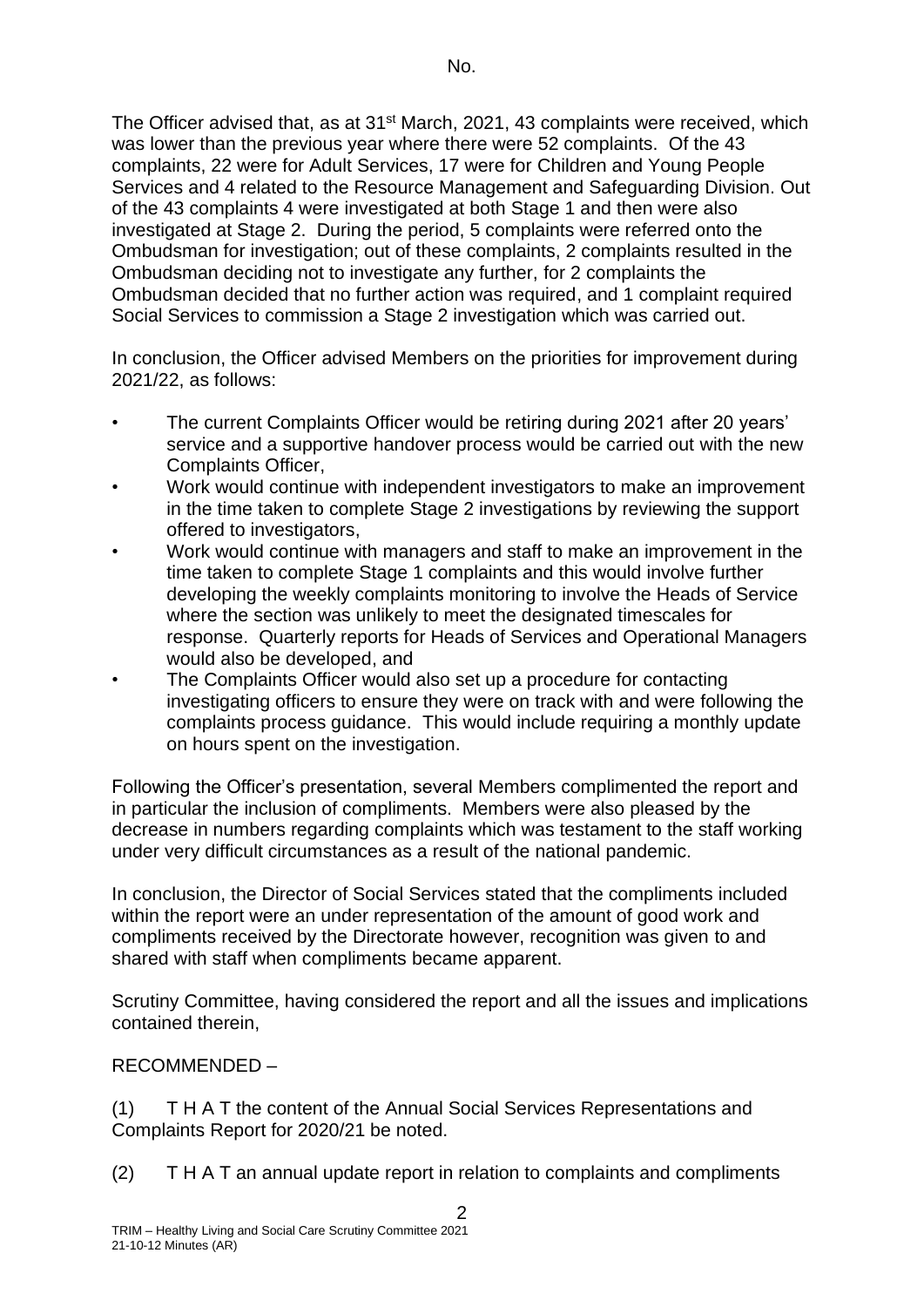received by the Social Services Department be received by the Committee at its October 2022 meeting.

## Reason for recommendations

(1) To ensure effective scrutiny of performance in Social Services and to provide evidence about the effect upon the lives of individual service users and their families/ carers.

(2) To ensure that oversight of this important area is maintained.

# 456 CITIZEN ENGAGEMENT ANNUAL REPORT (DSS) –

The Annual (Microsoft SWAY) Report highlighted the citizen engagement that had taken place across Social Services during 2020/21, to ascertain the views of citizens, their relatives and some of the Council's staff about the care and support provided and specifically communication and support during the COVID 19 pandemic.

The Operational Manager for Safeguarding and Service Outcomes advised that the Council consulted annually, via a variety of methods, with individuals who had received services. This was to ensure that the service was providing a high standard of care and support. The Officer also drew Members' attention to the current good practice identified in the Council's service provision throughout the report and areas of potential development such as increasing the level of engagement with individuals within residential care settings.

Following the Officer's presentation, and with no questions raised by the Committee, the Vice-Chair thanked officers for a good and reader friendly report.

Scrutiny Committee, having considered the report and all the issues and implications contained therein,

RECOMMENDED – T H A T the following aspects of the report be noted:

- the context and structure of the Social Services Citizen Engagement Annual Report for 2020-21 and the newly agreed priorities for consultation in 2021-22,
- the methods employed by the Council when obtaining the views of its citizens and their families,
- the improvement priorities for the service areas as highlighted by the recommendations within the Annual Report, and
- the impact COVID 19 has had on the service through the experiences of citizens and carers, and the resilience that the service has demonstrated.

### Reason for recommendation

Having regard to the contents of the report relating to the outcomes and recommendations of the annual consultation programme for Social Services for 2020-21.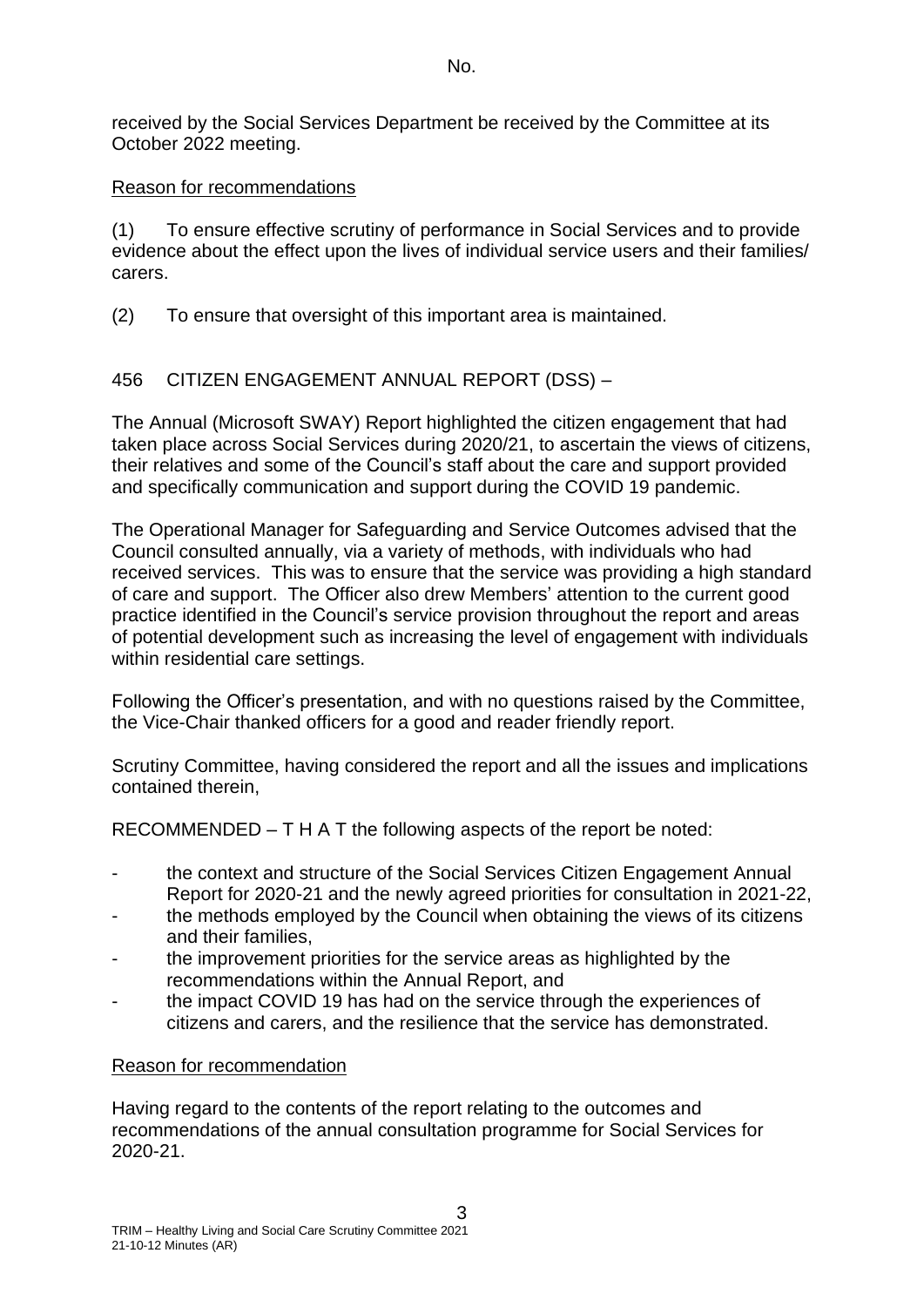#### 457 REVENUE AND CAPITAL MONITORING FOR THE PERIOD 1ST APRIL TO  $31<sup>ST</sup>$  AUGUST 2021 (DSS) –

The Operational Manager for Accountancy advised that the revenue position for 2021/22 would be challenging with the continuing pressure for the service both operationally and financially as a result of the COVID 19 pandemic. This would impact both as a result of incurring additional expenditure but also from a loss of income. Funding had been provided by Welsh Government to cover some of the issues.

Progress on the Capital Programme as at 31<sup>st</sup> August, 2021 demonstrated an increase in some of the costs associated with various schemes since the last report to Committee.

A savings target for the year had been set at £135k and the currently approved capital budget had been set at £5.249m.

The Officer added that there had been a slight deterioration in the financial position since the last update resulting in a potential unplanned transfer from reserves at year end of £1.15m. This equated to an adverse variance of around £650k for the Children and Young People Service and a projected £500k overspend relating to the Community Care Packages budget for the Adult Service.

In response the Vice-Chair's question regarding the circumstances for the overspend, the Officer advised that both the Adult and Children and Young People's Services were experiencing significant demand and the Council was pro-actively claiming funds available from Welsh Government where possible. However, costs continuing to rise after the end of the current financial year would make the financial climate more problematic.

In addition, both the Director of Social Services and the Cabinet Member for Social Care and Health highlighted that the Council was due to receive a recovery fund from Welsh Government which could help support some of the additional financial challenges. However, this was a one-off fund available for the current financial year only.

Scrutiny Committee, having considered the report and all the issues and implications contained therein,

RECOMMENDED – T H A T the position with regard to the 2021/22 revenue and capital budgets be noted.

#### Reason for Recommendation

Having regard to the contents of the report and discussions at the meeting regarding the projected outturn for 2021/22.